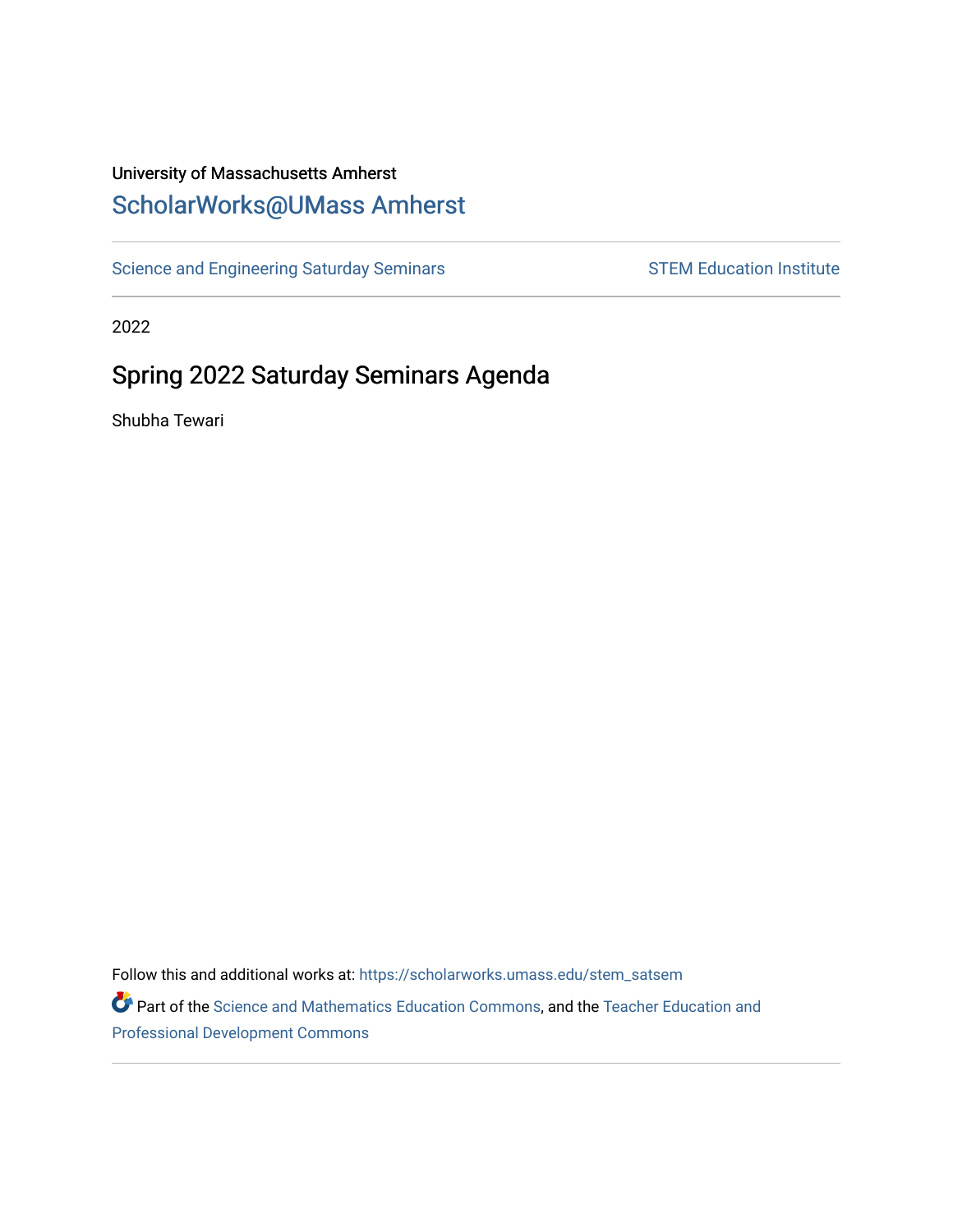# **Science & Engineering Saturday Seminars Spring 2022 Spring 2022**

**Overview:** These four-hour workshops are designed for teachers and educators interested in learning more about current topics in STEM research and education.

Workshops take place 9:00 am – 1:00 pm at UMass Amherst. Coffee and pastries provided at 8:30 am. (This may be revised depending on University restrictions at the start of Spring 2022).

We have five sessions planned in **Spring 2022**: on **Jan 29, Feb 12, Mar 5, Apr 2, 9, 30**.

Early bird cost for the remaining workshops (up to December 15): \$35 per session, \$140 for all five. After December 15, \$40 per session, \$160 for all 5. 4 PDPs available per half day session.

You may also sign up for 3 graduate credits at reduced cost with the added return date of **April 30, 2022**. If you choose this route, there is a charge (TBD) for 3 graduate credits plus a \$50 registration fee; register for **Nat Sci 697A**. This is in addition to the STEM Education Institute fee mentioned above.

Teachers may obtain credit for the seminar as many terms as they wish, but only 3 credits may be applied to UMass Amherst degrees. Registration for graduate credit is done online. For details on how to enroll, please see<https://www.umass.edu/uww/class-enrollment>

Those enrolled for graduate credit will be expected to develop and present a lesson plan in consultation with the STEM-Ed teacher-in-residence, Jennifer Welborn, and do a book report.

To sign up, fill the following Google form: <https://forms.gle/T3egjkRLNQuTnC877>

For further information, please contact Shubha Tewari, [tewari@umass.edu](mailto:tewari@umass.edu)

### **Workshop dates and Descriptions:**

#### **Jan 29**

#### **Feb 12, 2022 Superhydrophobic Surfaces: from Daily Life to State-of-the-art Research Findings** *T. Leo Liu, Mechanical and Industrial Engineering & IALS, UMass Amherst*

Many natural surfaces, such as lotus leaves and a water strider's leg, have shown striking water repellency so that they remain clean and dry even in "dirty" habitats. Such water repellency is called superhydrophobicity, which has stimulated lots of science and engineering imagination for self-cleaning windows, never dirty clothes, drag-reduction swimming suits, etc. In this workshop, we will use superhydrophobicity as a model to guide an integrative teaching and learning experience through hands-on experiments, critical thinking, basic science, as well as a lecture on state-of-the-art research discoveries. The objectives of this workshop are to (1) stimulate student curiosity and imagination through simple hands-on experiments to reproduce a superhydrophobic surface with simple resources like candles or sandpapers with dishes or glass slides, (2) link diverse daily life phenomena to superhydrophobic science and demonstrate how high-school physics plus critical thinking can be used together to advance fundamental science even today, (3) establish lesson plans for STEM education with a wide range of activities that can be adopted by different education levels (K-12), in different classes, and on different subjects. This superhydrophobic surface model can be easily extended to various bioinspired designs to further the interdisciplinary education on biology, chemistry, mechanics, etc. In general, this workshop will foster a life-learning habit that encourages students to keep their eyes open on daily observations and correlate them to the fundamental concepts they learn in the classroom.

**Format:** Workshop with multiple sessions of PowerPoint presentation, small-group discussion, and hands-on experiments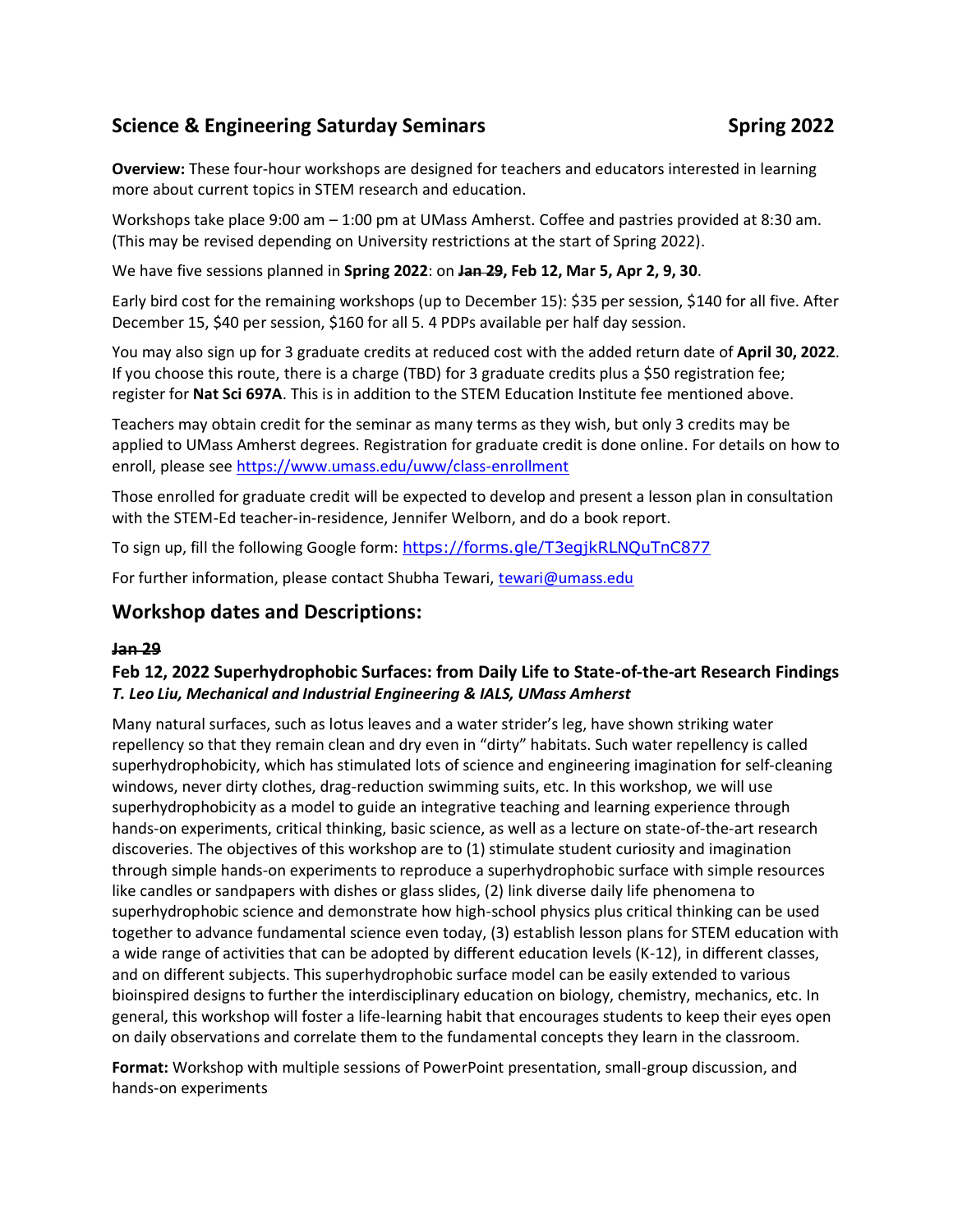### **March 5, 2022. Plant, Pipettes and PCR**

#### *Elliott Kelly, Amherst Regional Middle School with Prof. Elizabeth Vierling, Biochemistry and Molecular Biology, UMass Amherst*

Plants are amazing organisms that provide us with food, building materials, the pleasure of gardens, as well as providing the foundation of critical world ecosystems. Although they may look like they are just stuck in one place and doing not more than growing, they have many, many complex ways in which they respond to the environment. The goal of this STEM Ed session will be to discuss ways that plants can respond to the environment with hands on exercises and exploration of possible classroom activities. Participants will engage in state-of-the art methods of testing plant DNA composition using the polymerase chain reaction (PCR), as well as learn and "scheme" how these and other experiments on plant responses to the environment that have been integrated into both middle school and high school curricula can work for you. Please see <https://sites.biochem.umass.edu/vierlinglab/> for some of the resources that can be discussed in this workshop.

#### **April 2, 2022. Materials for clean energy**

#### *Ashwin Ramasubramaniam, Mechanical & Industrial Engineering, UMass Amherst Omar Abdelrahman, Chemical Engineering, UMass Amherst*

The need to transition to new and cleaner forms of energy has never been more imperative in the face of climate change. At the same time, the twin pressures from increasing global demand for energy and the scarcity of critical materials needed for new energy technologies impose additional challenges in making the transition to clean energy sources. In this workshop, we will explore how theory, modeling, and experiment are rising to the challenge of designing inexpensive, earth-abundant materials to enable the next generation of clean energy technologies. The goals of this workshop are: 1) to integrate concepts from chemistry, physics and engineering for materials design, and 2) explore through hands-on activities how alternative clean energy sources can be utilized in day-to-day applications.

#### **April 9, 2022. Birds in an ecological web** *Prof. Jeff Podos, Biology/ Organismic and Evolutionary Biology, UMass Amherst*

One great way to learn about nature and biology is to study birds. There are many species of birds, both resident and migratory, and they all have their own habits, colors, songs, and ways of life. The popularity of birdwatching has skyrocketed in the US, especially during the pandemic. This seminar will describe one way to look at birds, and to learn about their ecology, evolution, and diversity. We start by focusing on birds' feeding habits and food preferences. Many birds have to eat and forage constantly, in order to stay alive and to feed their offspring. From this starting point we can then trace and understand all sorts of additional aspects of birds, including (but not limited to) their beaks, their colors, their songs, and their mating systems. We will talk about bird species both local and from South America, particularly from Brazil and from the Galapagos Islands.

## **April 30, 2022. From LCD to living liquid crystals** *Prof. Shuang Zhou, Physics, UMass Amherst*

Liquid crystals are a family of materials that can flow like a liquid, while having orientation order, like a crystal. Traditional liquid crystals are formed by small rod- or disk-shaped organic molecules that spontaneously align with each other. The orientation direction of the liquid crystals molecules, or the director, is sensitive to external fields. For example, a few volt of electric field can cause the director rotate 90 degrees and completely change the optical property of the sample. The susceptibility to external fields made liquid crystals an ideal material for optical switching applications, the best example